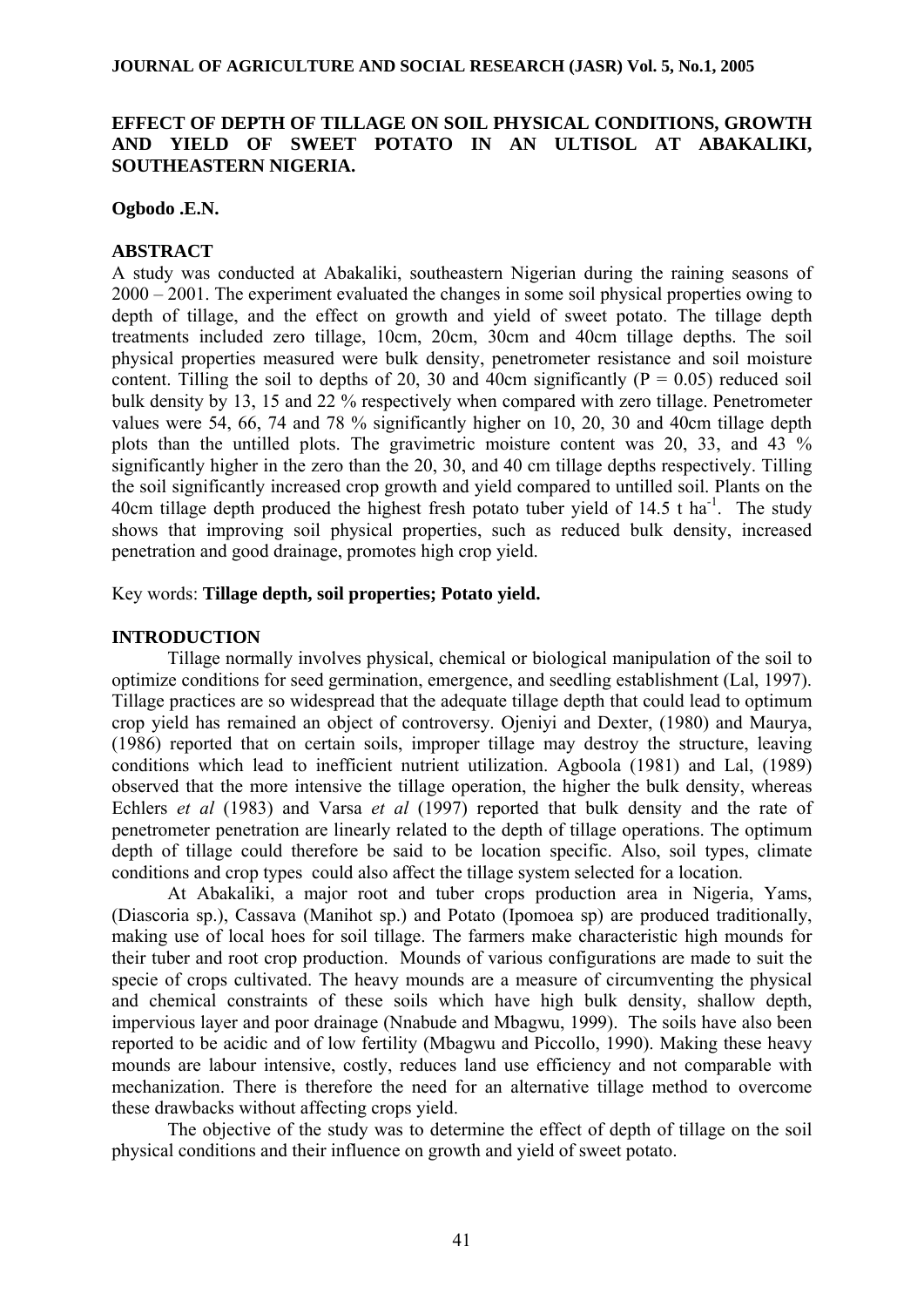# **METHODOLOGY**

# **Site Description**

 The research was carried out during 200 and 2001 cropping seasons (May – August) at the research and teaching farm of the Ebonyi State University, Abakaliki, located on latitude  $6^0$  19<sup>'</sup> N and Longitude  $80^0$  06<sup>1</sup>E in the derived savanna zone of the southeastern Nigeria. The Rainy season in the area starts in April and ends in October, leaving a dry spell from October to March. The mean annual rainfall ranges from 1500mm to 2000mm, the mean annual temperature from  $26^{\circ}$  to  $31^{\circ}$ C, while the humidity ranges from 65-80% during the rainy season. The soil of the experimental area is hydromorphic, of the order Ultisol within the Ezzamgbo soil association and derived from shale parent material. It is classified as Typic Haplustult (FDALR1985).

## **Sampling and Analytical procedures**

Prior to establishment of the experiment, six soil auger samples from 0-20cm depth (for determination of physical and chemical properties). Six undisturbed soil core samples (for analysis of dry bulk density) and six auger samples (for determination of gravimetric soil water content were randomly collected from 0 to 0.1m depth in each plot and used for laboratory analysis. Surface resistance to penetration was determined using a pocket penetrometer model 06.01 from Ejikelkamp Agrisearch Equipment. The resistance to penetration measurement was made to the depth of  $0.05m$  at  $90<sup>0</sup>$  angle. Measurements for bulk density, penetrometer resistance and gravimetric soil water content were made at 30 days after planting (DAP).

# **Laboratory Methods**

Soil samples were analyzed for the following: N,P,K, Ca, mg, pH, organic carbon and CEC. Total nitrogen was determined by the macro Kjeldahl method (Bremner and Malvancy 1982). Available P was determined using Bray II method as outlined in Page *et al*, (1982), and organic carbon by the Walkley and Black method (Nelson and Sommers, 1982). Soil pH in water was determined by the glass electrode pH meter (McLean, 1982). The exchangeable bases were determined by the method of the Association of Official analytical chemists (AOAC, 1970). Particle size distribution was determined by the hydrometer method (Gee and Bauder, 1986). Dry bulk density was determined by the core method (Blake and Hartge, 1986). Soil gravimetric moisture was measured using the method outlined by Stolte 1997.

# **Field Experiment**

The design of the experiment was a randomized complete block design with five treatments and four replications. The treatments comprised of five tillage depths, 0, 10cm, 20cm, 30cm and 40cm tillage depths. The treatments were randomly applied by the lot method on plots measuring 16 m<sup>2</sup> (4m x 4m). The replicates were separated from each other by 1m alleys, while 0.5m alleys were maintained between the plots.

The tillage operations were manually done each season. Potato variety TIS87/0087 sourced from the National root crops research institute Umudike was the test crop. The potato stems were transplanted one per hole at a spacing of 50 x 30 cm and giving a plant population of 5500 stands per hectare. Each plot received a blanket dressing of N.P.K.  $(10:10:20)$  700kg ha<sup>-1</sup> at 8 weeks after planting.

The agronomic parameters measured, included plant dry matter and fresh tuber yields. Six plant stands were randomly selected from the border rows at 50% flowering stage in each plot, the shoot harvested, washed and dried in the oven at 65 $\mathrm{^{0}C}$ . The means were used for dry matter determination. The fresh tuber yields were determined after harvest at 4 months after planting.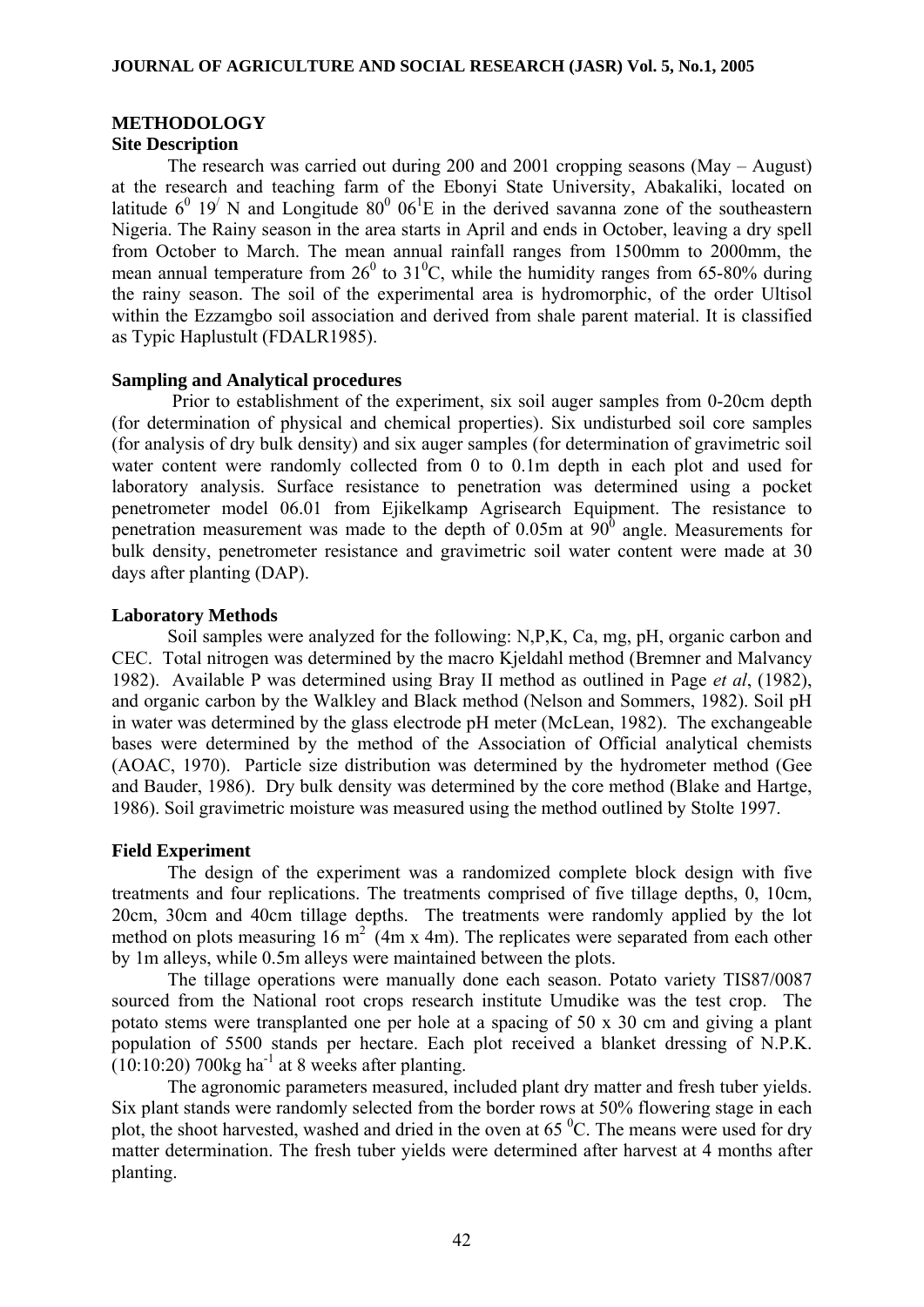#### **Data Analysis**

The mean values of the data collected for the two seasons were subjected to statistical analysis using the procedure for analysis of variance (ANOVA) and FLSD as outlined in steel and Torrie, (1980).

# **RESULTS AND DISCUSSION**

# **Soil Properties of the Study Site**

Some soil properties of the study site are summarized in table 1. The textural class for the study site was silty clay loam. The levels of nutrient content of the soil was classified into low, medium or high according to the soil fertility interpretation by London (1991). The low level of organic matter was attributed to the perennial burning of vegetation cover and crop residue. Organic matter is a reservoir of nutrient elements required for crop growth. Their low-level conditions is a negative soil productivity indicator. Asadu and Akamgbo (1990) had reported that soil organic matter contributes an average of 70% of the cation exchange capacity of Ultisols and Oxisols. The low organic matter level of the soil may have disposed the soil to the observed low pH. The acidic nature of the soil is a major factor to the low soil fertility and could have limited the level of P in the soil. The soil also had high bulk density and low total porosity. Such soils requires some form of redemption before they could be put to reasonable crop production.

## **Changes in Soil Physical Properties**

The zero tilled plots had significantly ( $P = 0.05$ ) higher bulk density when compared with the tilled plots (Table 2). The 20, 30, and 40cm tillage treatments led to 13, 15 and 22% reduction in soil density when compared with zero tilled plots. Also 40cm tillage depth had 14% lower bulk density than the 10 cm treated plots. Generally, the deeper the tillage operation the lower the bulk density. Versa *et al* (1997) reported a higher bulk density in the top layer of untilled soils when compared with tilled soil. Deep tillage could be used to overcome soil compaction characteristic of the study area, and reduce the labour utilized for building the heavy mounds.

Penetrometer penetration was 54, 66, 74 and 78 percent significantly (P=0.05) higher on 10, 20, 30 and 40cm depth of tillage treated plots than the untilled plots. The 30cm tillage depth plots had 44 and 25% significantly higher penetrometer penetration compared to the 10 and 20cm depth, and 52 and 36 percent higher on 40cm tillage depth than on 20 and 30cm treated plots. The surface soil moisture was higher on plots with zero and 10 cm tillage depths than the 20 and 40cm depths.

The higher bulk densities on the zero tilled plots led to reduced pore spaces and water infiltration. The zero till plots had 20, 33 and 43% significantly higher soil moisture than the 20, 30 and 40cm tillage depth treated plots. The improved soil structure resulting from the 20 – 40cm tillage treatments led to improved drainage properties of the soil, which reduced the water logging conditions characteristic of the soils of the study area. Also, evaporation of moisture could be easier in the tilled plots because of easier movement of air, and higher temperature presumably, owing to lower specific heat when compared to the untilled plots.

# **Crop Growth and Yield**

The effect of depth of tillage on crop growth and yield is presented in figures 1 and 2. Plant shoot dry matter yield was significantly higher on the tilled plots by 16, 24, 27 and 39% for 10, 20, 30 and 40cm tillage depths respectively when compared with the untilled plots (Fig 1). The plants in the 40cm treated plots produced 23, 15, and 11% significantly higher dry matter yield than the plants on10, 20 and 30cm tillage depth plots, respectively. The improved soil physical conditions due to reduced bulk density, and penetration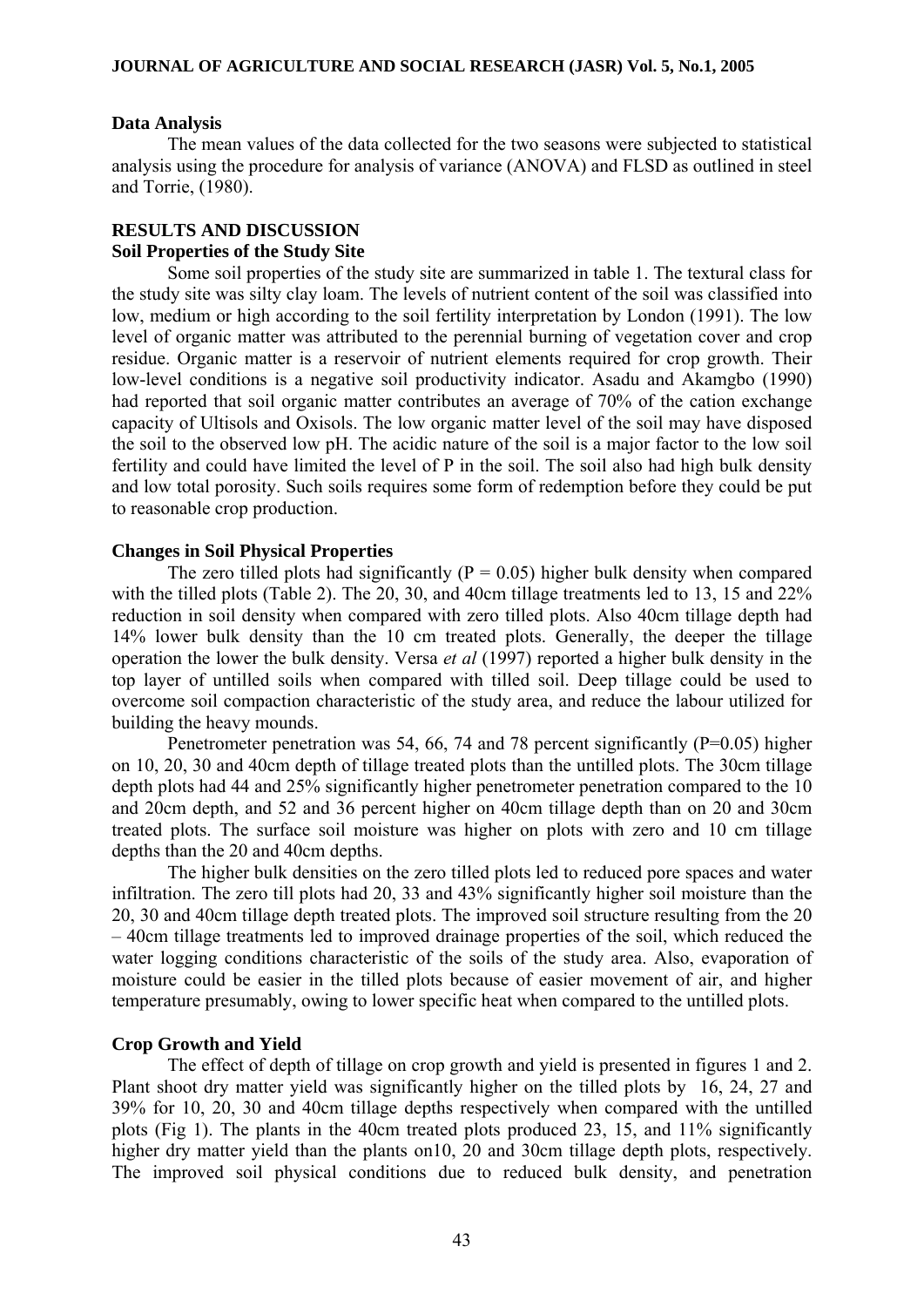resistance, could have positively influenced the crop growth. The direct implication was that root growth and plant nutrient uptake was increased on tilled plots and this was reflected in the significantly higher plant growth on the tilled plots when compared with the untilled plots. Gantzer and Blake (1978) had also observed that soil density affected water and nutrient movement and root growth.

 Fresh tuber yields in the 10cm, 20cm, 30cm and 40cm soil tillage depth treated plots were 1.2, 6.1, 6.8 and 12.9 t ha<sup>-1</sup> significantly higher than the zero till plots (Fig 2). The linear trend of increase in tuberization in response to depth of tillage underscores the necessity for deep tillage of the soil before planting in the study area. The high soil bulk density observed under the zero till plot apparently reduced plant rooting, elongation, nutrient uptake and plant growth and thus hampered yields. Soil nutrients are absorbed from soil solution near the root tips. Therefore, plants on the tilled plots with greater root area had higher soil feeding area, than those on zero tillage soil. Tillage depth in the study showed that there was profound effect of tillage depth on soil nutrients distribution and availability. This was reflected in the level of tuberisation on the different treatment plots. Chandler *et al (*1996) and Aina, (1976) also reported higher yields of potato and cassava on tilled plots than the untilled plots. The former observed that higher plant shoot growth was enhanced by the increased root feeding area, created by increased depth of tillage.

# **CONCLUSION**

 The initial soil properties of the experimental site showed that the soil had adverse soil physical and chemical properties. Tilling the soil to a depth of 40cm provided optimum soil environment for growth and yield of sweet potato.

| <b>PARAMETERS</b>              |            | RATING (London 1991) |  |
|--------------------------------|------------|----------------------|--|
| $pH(H_20)$                     | 5.18       | Strongly acid        |  |
| Total N $(%)$                  | 0.14       | Low                  |  |
| Organic Matter (%)             | 1.53       | Low                  |  |
| Available P $(mg. Kg-1)$       | 0.13       | Low                  |  |
| Exch. Mg $(Cmol kg^{-1})$      | 1.30       | Low                  |  |
| Exch. Na $($ Cmol $kg^{-1})$   | 0.06       | Low                  |  |
| Exch. Ca $(Cmol kg^{-1})$      | 2.13       | Medium               |  |
| $CEC$ (Cmol kg <sup>-1</sup> ) | 0.29       | Low                  |  |
| Bulk density $(gcm^{-3})$      | 1.57       | High                 |  |
| Total porosity $(\% )$         | 41         | Low                  |  |
| Sand %                         | 24         |                      |  |
| Silt $%$                       | 46         |                      |  |
| Clay $%$                       | 32         |                      |  |
| Classification                 | Silty clay |                      |  |
|                                | loam       |                      |  |

**Table 1: Properties Of The Soil Of The Experimental Area** 

 $\text{Exch} = \text{Exchangeable}$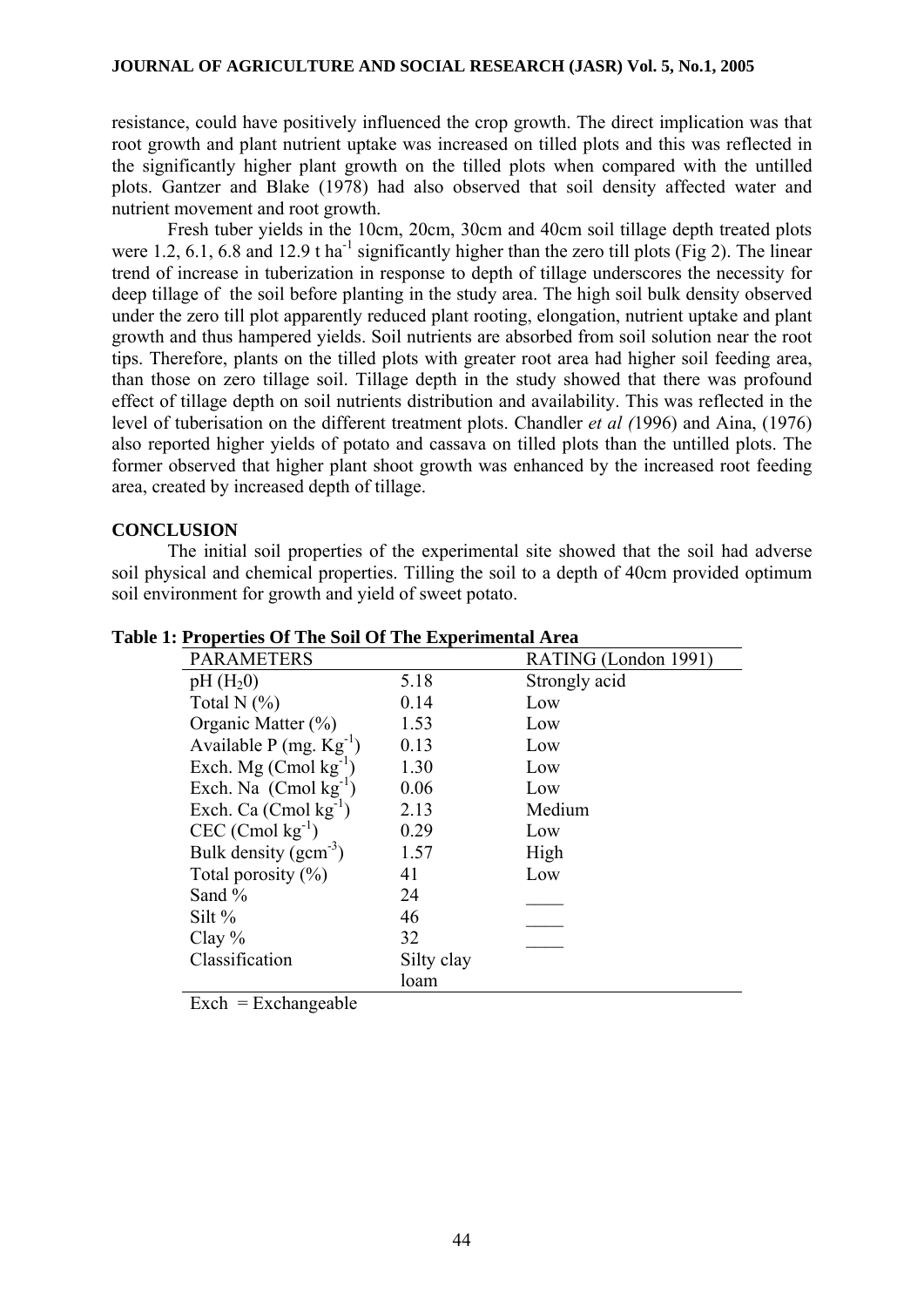| Twore 2. Effect of applie of things on bollie bon physical properties |       |              |            |  |
|-----------------------------------------------------------------------|-------|--------------|------------|--|
| <b>Penetration</b>                                                    |       | Bulk density | % Moisture |  |
| 0cm                                                                   | 2.91  | 1.35         | 30         |  |
| 10cm                                                                  | 6.35  | 1.22         | 28         |  |
| 20cm                                                                  | 8.46  | 1.17         | 23         |  |
| 30cm                                                                  | 11.34 | 1.15         | 20         |  |
| 40cm                                                                  | 13.29 | 1.05         |            |  |
| $LSD(P=0.05)$                                                         | 2.56  | 0.14         | 4.26       |  |

Table 2: Effect of depth of tillage on some soil physical properties



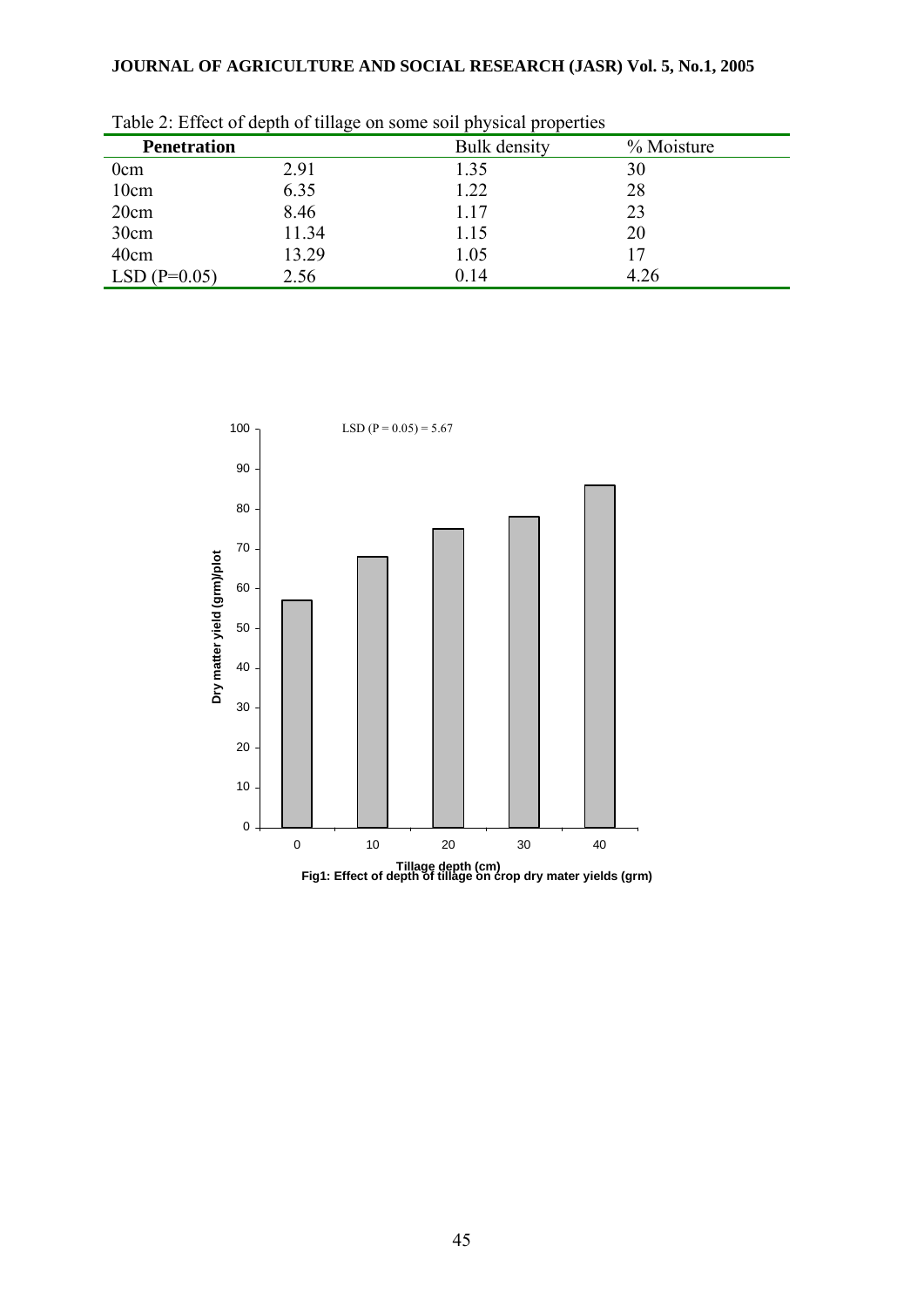

#### **REFERENCES**

Aina, P.O. (1976). Soil changes resulting from Long – Term Management Practices in Western Nigeria. Soil Sci. Soc. Amer. J. 44: 827 – 837

A.O.A.C. (1970). Association of official analytical Chemists; official methods of analysis P.E.D. 11 and 12, Washington, D.C.

Asadu, C.L.A., F.O.R. Akamigbo. (1990). Relative contribution of organic matter and clay fractions to cation exchange capacity of soils in southeastern Nigeria. Samaru Journal of Agricultural. Resarch 7: 17 – 23.

Blake, G.R. and K.H Hartge (1986). Bulk density. Methods of soil analysis, part 1. Physical and mineralogical methods. A klute (ed). Am. Soc. Agron. Madison, 101 USA: 365  $-375$ 

Bremener, J.M. and C.S. Mulvancy, 1982. Total Nitrogen. In Page, A.L., R.H. Miller and D.R. Keenney. Methods of soil analysis. 2. Chemical and microbiological properties. Agronomy Monograph No. 9 ( $2<sup>nd</sup>$  ed) Madison, Wisconsim, USA: American Soc. Of Agronomy.

Chandler, J.V., R.C. Costar and E.G. Boneta (1996). High crop produced with and without tillage on three tropical soils of the humid region of Puerto Rico. Fac. Agric. Univ. of Puerto Rico bulletin 50: 146 – 150.

Echlers, W., U. Kopke, F. Hosse and W. Bohm (1983). Penetration resistance and root growth of Oats in tilled and untilled loose soil. Soil and tillage Research, 2: 261 – 275.